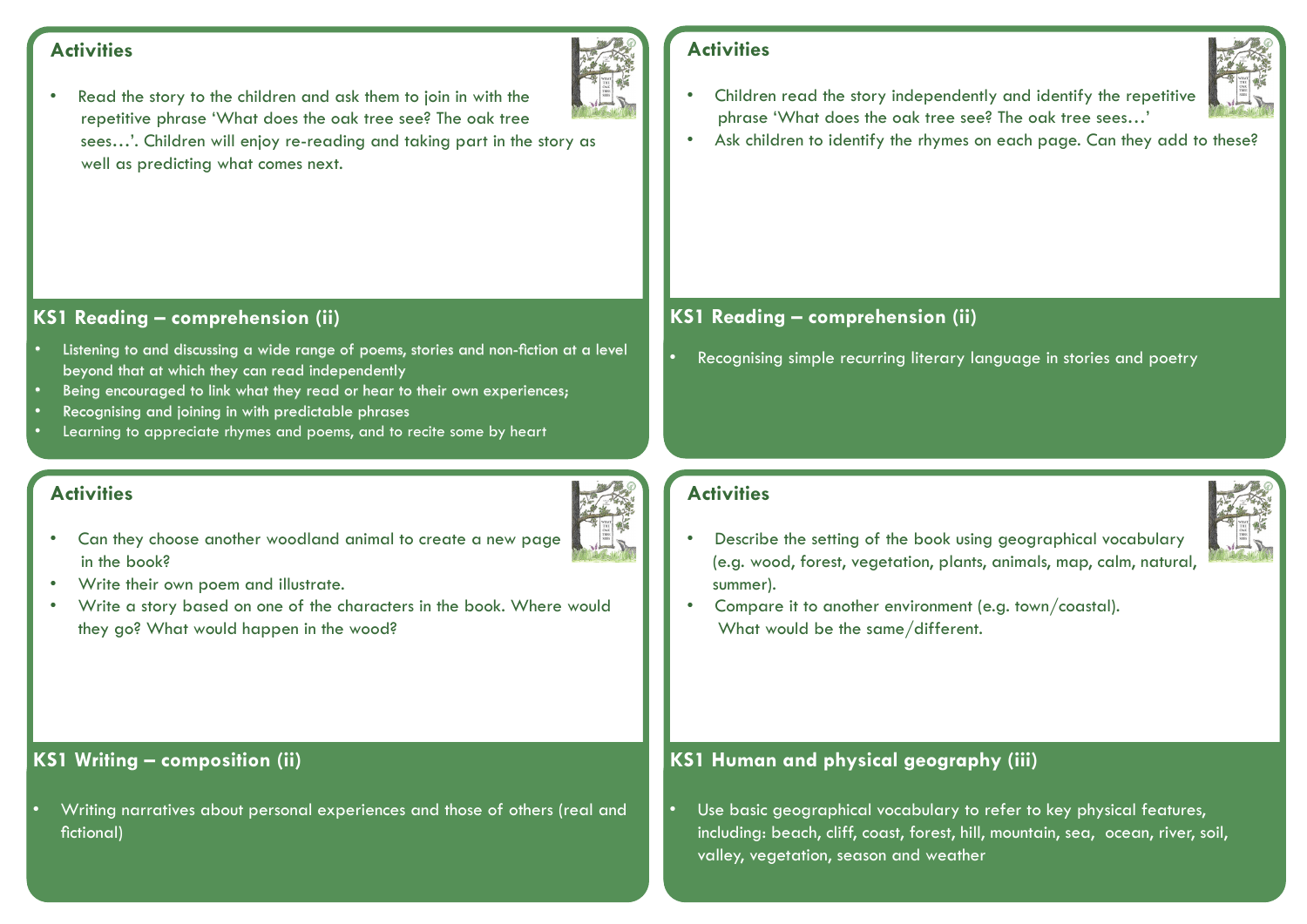• Write a set of instructions to travel around the map from one location to another using compass directions.



Set up an orienteering course with pictures of the animals at each station. Children use a map to identify each orienteering station.

# **KS1 Geographical skills and fieldwork (iii)**

Use simple compass directions (north, south, east and west) and locational and directional language [for example, near and far, left and right], to describe the location of features and routes on a map

# **Activities**



• Children research the animals in the book and make a non-fiction fact file including photographs/illustrations. Use this information to classify the animals according to whether they are herbivores, omnivores or carnivores.

# **KS1 Science - Animals, including humans (iv)**

- Identify and name a variety of common animals including fish, amphibians, reptiles, birds and mammals
- Identify and name a variety of common animals that are carnivores, herbivores and omnivores
- Describe and compare the structure of a variety of common animals (fish, amphibians, reptiles, birds and mammals including pets) *Ref Note 1*

# **Activities**

- Children look for the names and types of plants in the book.
- Can they find an oak tree nearby? Can they draw/photograph/ collage one?
- Make a map of their local area and label the plants they find.
- Investigate the lifecycle of an oak tree.

# **KS1 Science - Plants (iv)**

• Identify and name a variety of common wild and garden plants, including deciduous and evergreen trees

# **Note 1: Notes and guidance (non-statutory)**

Pupils should use the local environment throughout the year to explore and answer questions about animals in their habitat. They should understand how to take care of animals taken from their local environment and the need to return them safely after study. Pupils should become familiar with the common names of some fish, amphibians, reptiles, birds and mammals, including those that are kept as pets.

Pupils might work scientifically by: using their observations to compare and contrast animals at first hand or through videos and photographs, describing how they identify and group them; grouping animals according to what they eat; and using their senses to compare different textures, sounds and smells.

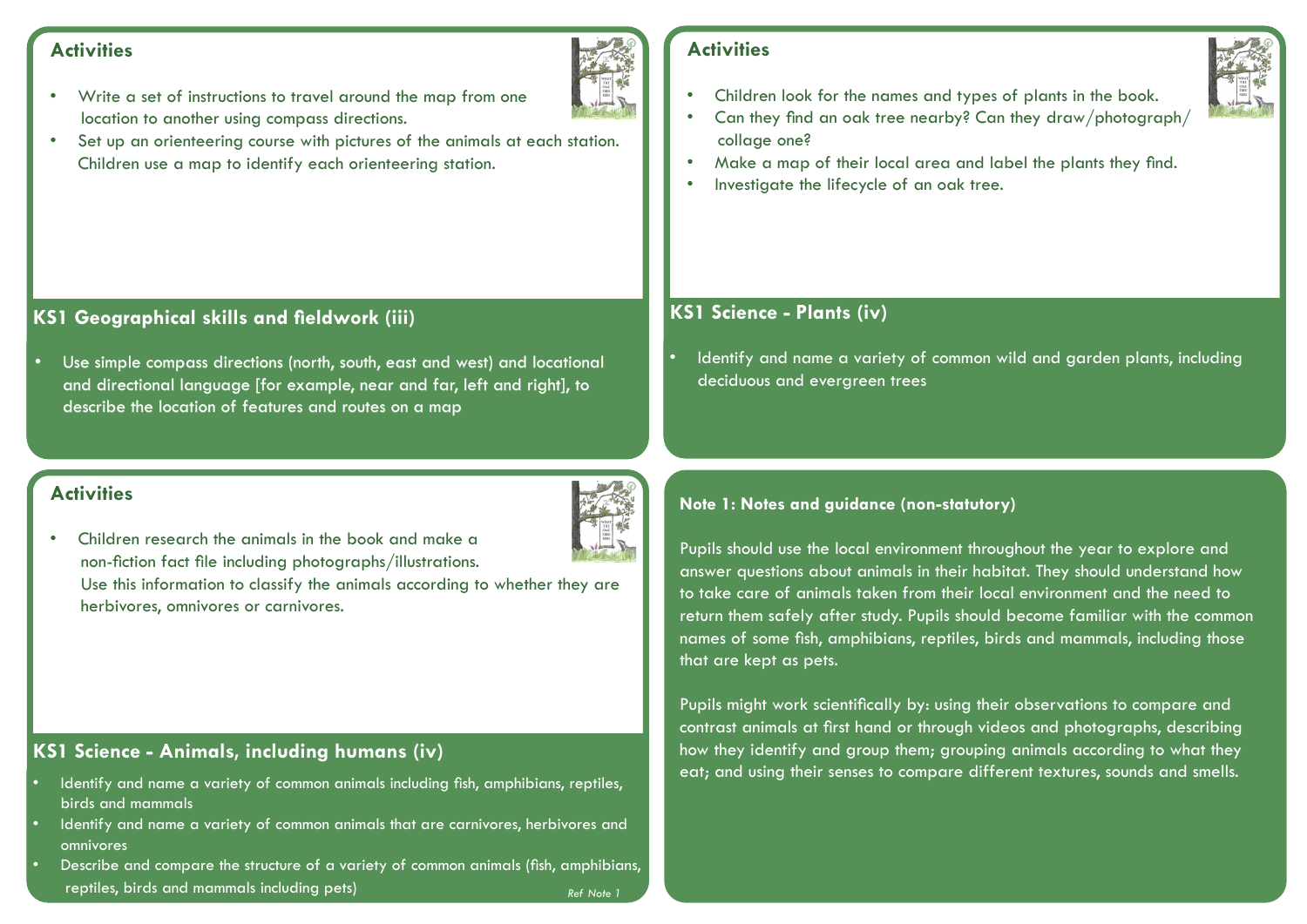

 to list plants and animals that they can see. Compare this to different habitats and try to explain why the plants and animals are more suited to the woodland habitat.

• Investigate woodland habitats. Use the book as a starting point

• Make a woodland food chain. Investigate how the animals rely on each other and the plants in the habitat.

### **KS1 Science - Living things and their habitats (iv)**

- Explore and compare the differences between things that are living, dead, and things that have never been alive
- Identify that most living things live in habitats to which they are suited and describe how different habitats provide for the basic needs of different kinds of animals and plants, and how they depend on each other
- Identify and name a variety of plants and animals in their habitats, including microhabitats
- Describe how animals obtain their food from plants and other animals, using the idea of a simple food chain, and identify and name different sources of food **Ref Note 2** there.

### **Activities**

- Investigate the lifecycle of an oak tree.
- Match woodland animal parents with their young.

#### **KS1 KS1 Science - Animals, including humans**

- Notice that animals, including humans, have offspring which grow into adults
- Find out about and describe the basic needs of animals, including humans, for survival (water, food and air)
- Describe the importance for humans of exercise, eating the right amounts of different types of food, and hygiene

#### **Note 2: Notes and guidance (non-statutory)**

Pupils should be introduced to the idea that all living things have certain characteristics that are essential for keeping them alive and healthy. They should raise and answer questions that help them to become familiar with the life processes that are common to all living things. Pupils should be introduced to the terms 'habitat' (a natural environment or home of a variety of plants and animals) and 'microhabitat' (a very small habitat, for example for woodlice under stones, logs or leaf litter). They should raise and answer questions about the local environment that help them to identify and study a variety of plants and animals within their habitat and observe how living things depend on each other, for example, plants serving as a source of food and shelter for animals. Pupils should compare animals in familiar habitats with animals found in less familiar habitats, for example, on the seashore, in woodland, in the ocean, in the rainforest.

Pupils might work scientifically by: sorting and classifying things according to whether they are living, dead or were never alive, and recording their findings using charts. They should describe how they decided where to place things, exploring questions like: 'Is a flame alive? Is a deciduous tree dead in winter?' and talk about ways of answering their questions. They could construct a simple food chain that includes humans (e.g., grass, cow, human). They could describe the conditions in different habitats and microhabitats (under log, on stony path, under bushes); and find out how the conditions affect the number and type(s) of plants and animals that live

#### **Note 3: Notes and guidance (non-statutory)**

Pupils should be introduced to the basic needs of animals for survival, as well as the importance of exercise and nutrition for humans. They should also be introduced to the processes of reproduction and growth in animals. The focus at this stage should be on questions that help pupils to recognise growth; they should not be expected to understand how reproduction occurs.